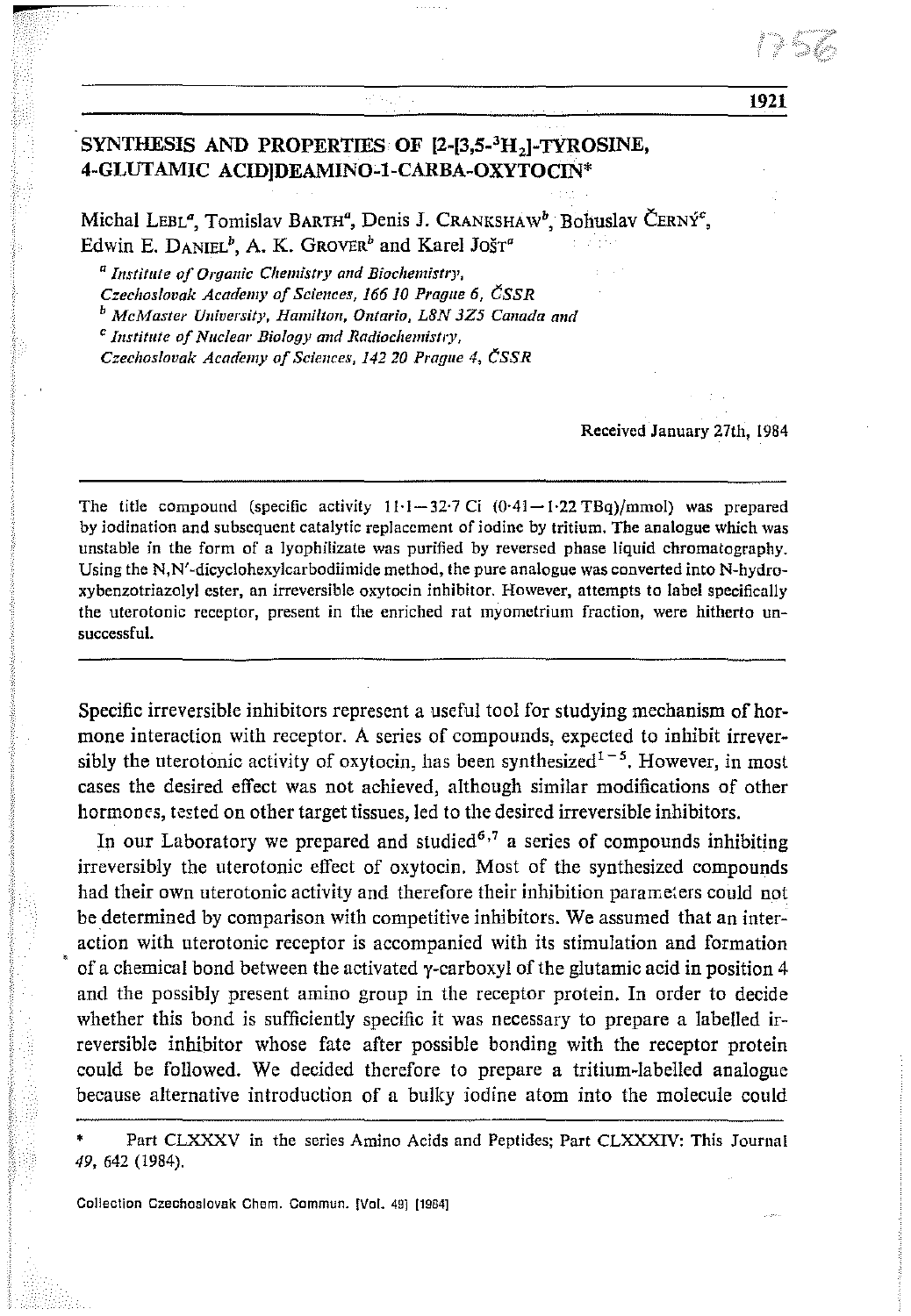considerably change the character of the analogue-receptor interaction. An introduction of radioactive sulfur or carbon atoms would require an almost complete synthesis of the labelled analogue. On the other hand, the tritium-labelled analogue should have  $a'$  very high specific activity since the emitted radiation energy is low. The irreversible inhibitors, prepared in our Laboratory<sup>6,7</sup> can be synthesized by oneor two-step synthesis from the already described<sup>8</sup>  $[4$ -glutamic acid deamino-1-carba--oxytocin  $(I)$ . We prepared the labelled compound *via* the analogue, containing iodinated tyrosine; this method had been elaborated for labelling of neurohypophyseal hormones<sup>9,10</sup>. We checked the method first using a mixture of tyrosine and S-(y-methoxycarbonylpropyl)cysteine, or deamino-l-carba-oxytocin *(II)* alone. The fact that the iodination gives absolutely no sulfoxide derivative is very important. Particularly in the case of l-carba-oxytocin analogues, any sulfoxide present could considerably reduce the affinity of the analogue to the uterotonic receptor<sup>11</sup>, since catalytic reduction of deamino-l-carba-oxytocin sulfoxide was found to afford, instead of the sulfide, a mixture of hitherto unidentified products. The compound  $I$ wasiodinated in good yield and simple gel filtration gave the pure product *III,* homogeneous according to thin-layer chromatography and reversed-phase liquid chromatography. On oxidation with periodate, compound *III* was converted into a mixture of diastereoisomeric sulfoxides, separable by liquid chromatography. The analogue *III* is relatively stable: even storage for three years at  $-17^{\circ}$ C did not affect its properties.

We have used a catalytic hydrogenation procedure<sup>10</sup> affording a relatively high yield of the desired analogue *IV* which was purified by gel filtration or reversed-phase high pressure liquid chromatography. The yield of the pure analogue *IV* depends on how long the crude tritiation product is left in the form of evaporation residue or lyophilizate. If the product is purified immediately after the catalytic tritiation, yields up to  $67\%$  of pure *IV* can be obtained. The highest specific radioactivity of the analogue  $IV$  was  $32.7$  Ci  $(1.22 \text{ TBq})/$ mmol; the compound was homogeneous according to thin-layer chromatography as well as reversed-phase liquid chromatography. Its quality remained practically unchanged on storing in aqueous-methanolic solution at  $-17^{\circ}$ C for two months. On the other hand, as a lyophilizate the com-

$$
CH2
$$
  
\n
$$
H-CH-CO-RI-IIe-R2-Asn-NH-CH-CO-Pro-Leu-Gly-NH2
$$

*I*, 
$$
R^1 =
$$
 Tyr,  $R^2 = Glu$   
\n*II*,  $R^1 =$  Tyr,  $R^2 = Gln$   
\n*III*,  $R^1 =$  Tyr(3,5-I<sub>2</sub>),  $R^2 = Glu$   
\n*IV*,  $R^1 =$  Tyr(3,5-3**H**<sub>2</sub>),  $R^2 = Glu$   
\n*V*,  $R^1 =$  Tyr,  $R^2 = Glu(O-C_6H_4N_3)$   
\n*VI*,  $R^1 =$  Tyr(3,5-<sup>3</sup>**H**<sub>2</sub>),  $R^2 = Glu(O-C_6H_4N_3)$ 

**Collection Czechoslovak Chern.** ccmmun. **[Vol. 49] [19841**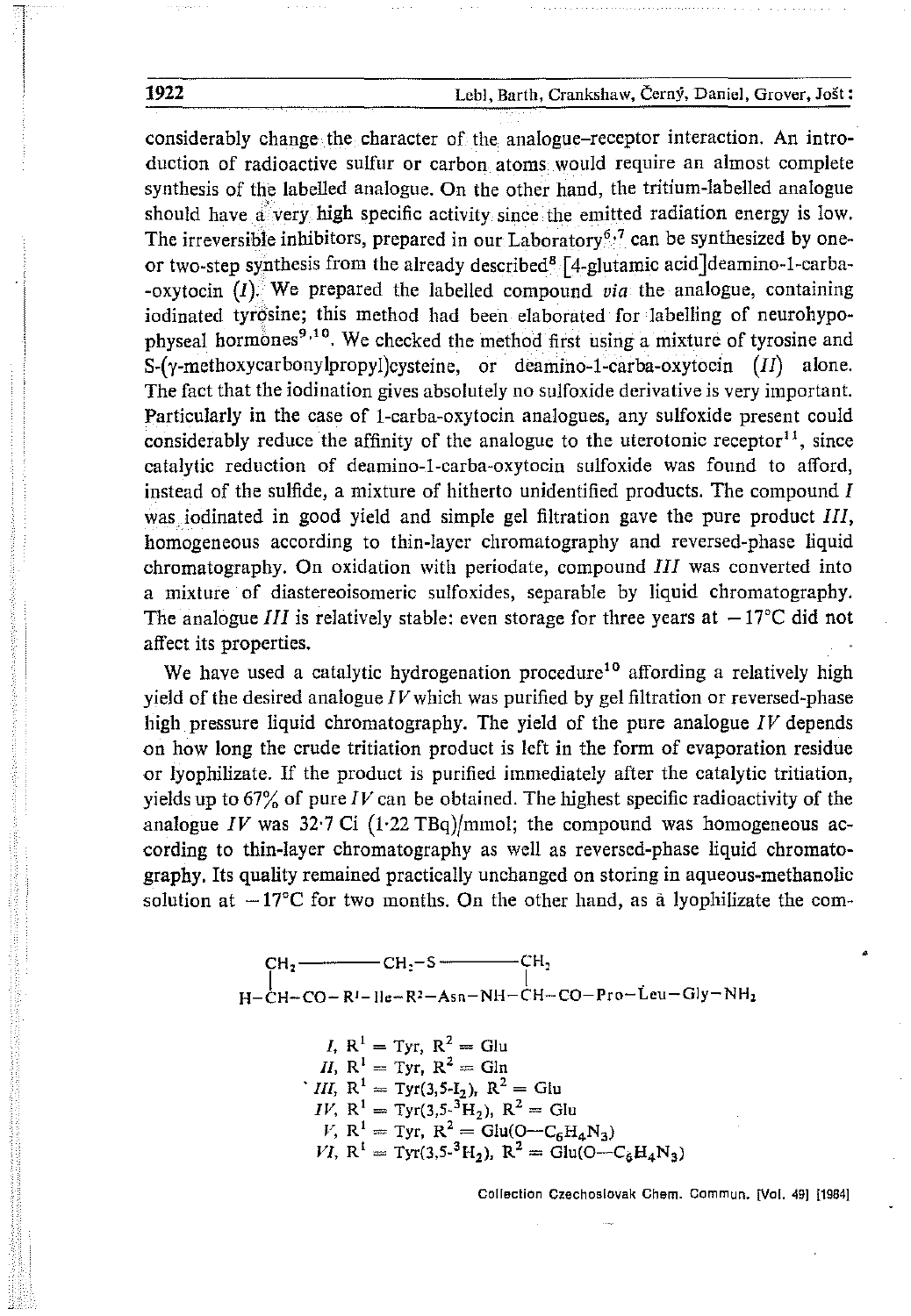pound underwent rapid autoradiolysis and after twenty days it contained only 29% of the analogue *IV.*

When the radioactive analogue was used in the form of lyophilizate *(e.g.* for transport), its purification by liquid chromatography was necessary immediately before preparation of the irreversible inhibitor. In the thus-obtained solution the analogue concentration was determined by UV spectrum and the solution was taken down in vacuo. The residue was employed for the preparation of the inhibitor which was immediately used in the incubation with membrane myometrium fractions.

Of the irreversible inhibitors, prepared by us previously<sup>6</sup>, we selected the N-hydroxybenzotriazole ester which is the most potent inhibitor and which can be easily prepared and purified. In the model experiments with the analogue I we found optimal conditions for its preparation and purification. The reaction was followed by liquid chromatography which was used also for evaluation of quality of the **prepared active ester (after conversion into compound II by treatment with ammonia).** The ester was purified by precipitation with ether whose efficiency, checked with compound I, exceeded 90%. In the preparation of the radioactive analogue we omitted the filtration of the reaction mixture since it removes (and only incompletely) N, N'-dicyclohexylurea which very likely does not influence the bonding to the membrane fractions.

**The rat myometrium** fraction, **containing oxytocin receptors, was prepared** as described previously<sup>12</sup>. After incubation with the labelled active ester *VI*, this analogue was separated by centrifugation or filtration through membranes of various' type. Neither case proved the specific character of binding with the receptor protein, mainly because of the very high radioactive background retained on the membrane filters or centrifuge tubes. After solubilization of the incubated membrane myometrium fraction, followed by SDS (sodium dodecyl sulphate) gel electrophoresis and autoradiography we did not observe a band corresponding to covalently bound peptide.

#### EXPERIMENTAL

The analytical samples were dried *in vacuo* (150 Pa) over phosphorus pentoxide at room tempera**ture. Thin-layer chromatography was carried out on silica gel plates (Silufol, Kavalier, Czechoslovakia) in the systems 2-butanol-98% formic acid-water (75 : 13·5: 11,5) (51), 2-butanol-25% aqueous ammonia-water (85: 7·5: 7'5) (52),** l-butanol-acetic **acid-water (4: 1 : 1) (53). and** l-butanol-pyrldine-acetic **acid-water (IS : 10 : 3 : 6) (54). Compounds were detected by chlorination method, by scanning with Hewlett-Packard Scanner (Hewlett-Packard, U.S.A.) or by autoradiography On DuPont Cronex Safety Film. Solvents were evaporated on a rotatory evaporator at room temperature at 150 Pa. Samples for amino acid analysis were hydrolyzed with 6M-HCI at 105°C for 20 h and analyzed on type 6020 analyzer (Development Workshops, Czechoslovak Academy of Sciences). The liquid chromatography was carried out on an SP-8700 instrument equipped with an SP-8400 detector and SP-4100 integrator (Spectra- -Physics, U.S.A.) or on a Beckmann 110 A instrument (Beckmann, U.S.A.).**

**Collection Czechoslovak Chern.** cornmun. **{Vol. 49J [1984]**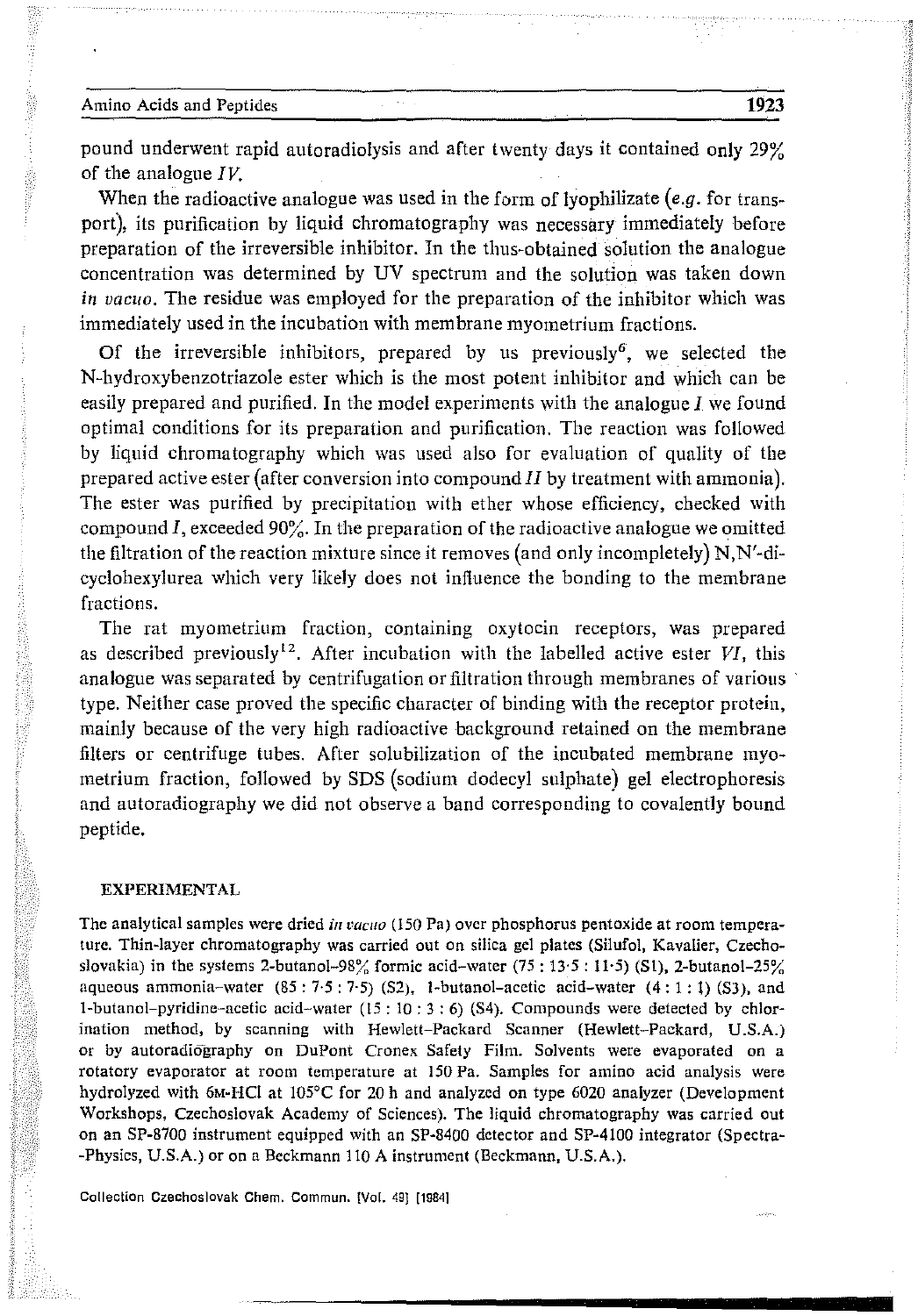1924 Lebl, Barth, Crankshaw, Cerny, Daniel, Grover, Jost:

[2-3,5-Diiodotyrosine. 4-GIutamic Acid]deamino-1-carba-oxytocin *(III)* 

A solution of the analogue I (50 mg) in 50% aqueous methanol (4 ml) was made alkaline with 26% ammonia (0.26 ml) and a  $2\%$  solution of iodine in methanol (1.3 ml) was added. After standing for 10 min at room temperature, the mixture was adjusted to pH 6 with acetic acid (1.8 ml), diluted with 3M acetic acid (2 ml) and applied on a column of Bio-Gel P-4 (2.5  $\times$  100 cm). Elution with 3M acetic acid and freeze-drying afforded 56 mg  $(89\%)$  of product, pure according to TLC and HPLC.  $R_F$  (values for I in parentheses): 0.35 (0.26) in S1, 0.05 (0.04) in S2, 0.40 (0.31) in S3,  $0.61$  ( $0.57$ ) in S4;  $k' = 2.87$  ( $0.79$ ) on Separon SI-C-18 ( $25 \times 0.46$  cm) in methanol- $0.1\%$ trifluoroacetic acid (62.5:  $37.5$ ). Oxidation with sodium periodate gave the diastereoisomeric sulfoxides of *k* <sup>l</sup> "= 1'97 and 2·45. Amino acid analysis: Asp *0,99,* GIn *0'95,* Pro *0'93,* Gly 1'00, lle 0.99. Leu 1.06, Tyr 1.05, Cys(C<sub>3</sub>H<sub>6</sub>COOH) 1.01. For C<sub>44</sub>H<sub>64</sub>N<sub>10</sub>I<sub>2</sub>O<sub>13</sub>S (l 227) calculated: 43'07% C, 5'26% H, 11'42% N, 20'69% I; found: 43'24% C, 5'47% H, 11'63% N, 22'56/~ I. UV spectrum (H<sub>2</sub>O): 287 nm ( $\log \varepsilon = 3.54$ ), 295 nm ( $\log \varepsilon = 3.53$ ), upon addition of NaOH: 314 nm (log  $\varepsilon = 3.83$ ).

## *Model* Hydrogenation of Sulfoxide of Compound *II*

Deamino-1-carba-oxytocin sulfoxide  $(3.5 \text{ mg})$  was hydrogenated under the same conditions as described for the preparation of *IV*. Gel filtration through a column of Bio-Gel P-4 (100  $\times$  $\times$  1 cm) in 3M acetic acid, followed by freeze-drying, afforded 2 mg of product which did not contain any deamino-1-carba-oxytocin (thin-layer chromatography with an authentic sample) but consisted of compounds of higher  $R<sub>F</sub>$  (in all systems).

### Model Iodination

 $S-(\gamma-Methoxycarbonyl)ropyl)cysteine (10 mg) and tyrosine (10 mg) were dissolved in a mixture$ of water (2.8 ml) and methanol (2.8 ml). The solution was made alkaline with  $26\%$  ammonia (280  $\mu$ ) and 2% solution of iodine in methanol (1.45 ml) was added. After standing for 10 min at room temperature, the mixture was taken down and the residue analyzed by thin-layer chromatography and on amino acid analyzer. The product did not contain any S-(y-methoxycarbonylpropyljcysteine sulfoxide or tyrosine.

### Preparation of Active Ester *V* resp. VI

*a*) p-Nitrophenol (1.7 mg), N-hydroxybenzotriazole (1.8 mg) and dicyclohexylcarbodiimide (2.7 mg) were added to a solution of the analogue I (0.66 mg) in dimethylformamide (33  $\mu$ l). The mixture was shaken at room temperature and 1 µl samples were withdrawn and analyzed by liquid chromatography ( $25 \times 0.46$  cm Zorbax ODS column; gradient elution during 15 min with 30-50% methanol and 0.05M ammonium acetate buffer pH 7; 1.5 ml/min; the analogue I was eluted in 7.6 min). When the peak of the compound  $I$  disappeared  $(2 h)$ , the mixture was filtered through a stainless net  $(4 \text{ mm diameter}; \text{ mesh size } 3 \text{ µm})$ . The product was repeatedly precipitated with ether and centrifuged. The obtained material was dissolved in dimethylformamide (30  $\mu$ I), 10% aqueous ammonia (10  $\mu$ I) was added and the solution was analyzed by HPLC in the above-mentioned system. The yield of the whole reaction sequence, calculated from the amount of the formed compound II, ranged from  $18\%$  to  $68\%$  and depended strongly on the quality of the dimethylfcrmamide employed. The efficiency of the precipitation with ether was determined as follows: the compound  $I(0.16 \text{ mg})$  was dissolved in methanol (2 ml) and after measuring the UV spectrum and rinsing the cell *with* methanol (0,5 ml) the analogue was precipitated with diethyl ether (9 ml; no visible precipitate appeared). After centrifugation in a clinical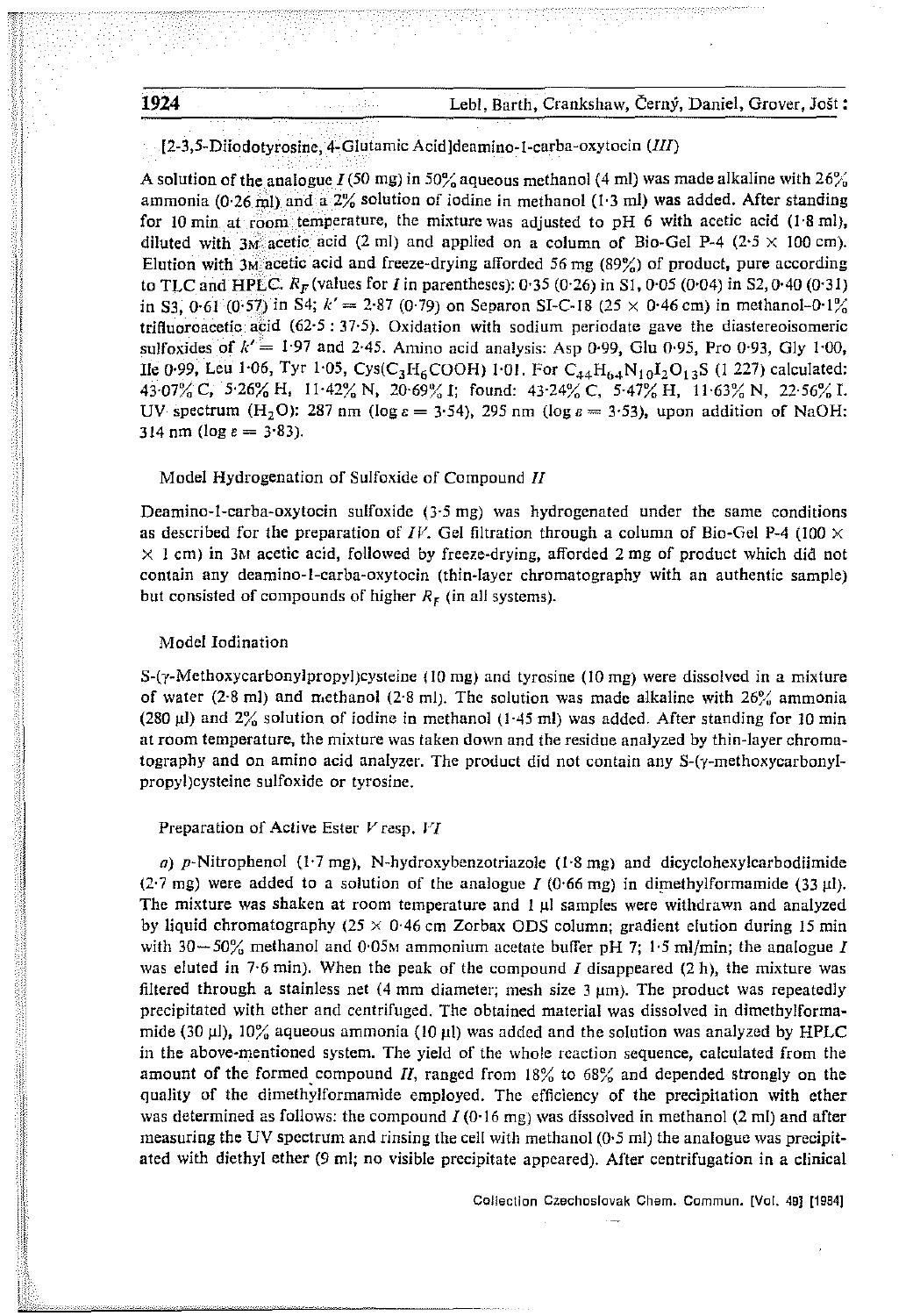#### Amino Acids and Peptides 1925

centrifuge for 15 min, the sediment was suspended in ether, the suspension centrifuged for 10 min and the sediment dissolved in methanol (2 ml). According to UV spectrum, the solution contained  $92\%$  of the starting amount of *I*. Similarly, it was found that this double centrifugation removed at least  $98\%$  of p-nitrophenol and N-hydroxybenzotriazole.

*b)* A solution of the compound *IV* in aqueous methanol after purification by liquid chromatography (0'35 mg, as calculated from the UV spectrum) was taken down at 20°C *in vacuo* (oil pump). The residue was dried for 40 min *in vacuo*, dissolved in dimethylformamide (40 µl) and transferred into a centrifuge tube, containing p-nitrophenol (0'8 mg), N-hydroxybenzotriazole  $(1.2 \text{ mg})$  and dicyclohexylcarbodiimide  $(1.8 \text{ mg})$ . The mixture was set aside at room temperature for 3 h, mixed with ether (10 ml) and centrifuged for 15 min. After resuspending in ether and centrifugation, the sediment was dried *in vacuo.* dissolved in ethanol (90 ul), diluted with water to the desired concentration and immediately incubated with the myometrium fraction. For verification of the product character, this solution was also incubated with ammonia and analyzed by TLC.

## [2-13,5-3*<sup>H</sup> z]-*Tyrosine.d-Glutamic Acid]deamino-I-carba-oxytocin *(IV)*

Palladium oxide was reduced with hydrogen in dioxane (0.5 ml). Dioxane and the arising water were removed by freeze-drying, a solution of the diiodo peptide in dimethylacetamide  $(0.5 \text{ ml})$ was added and the mixture was stirred in <sup>3</sup>H<sub>2</sub> atmosphere at room temperature and 80 kPa for 1 h. The mixture was freeze-dried and the product was dissolved in  $6\frac{9}{4}$  acetic acid (0.5 ml). The catalyst was removed by centrifugation, washed with  $6\%$  acetic acid (0.5 ml) and the combined solutions were freeze-dried. The remaining labile <sup>3</sup>H was removed by repeated freeze--drying with  $6\%$  acetic acid (1 ml). The residue was dissolved in methanol-water (1 : 2) to obtain concentration 20 mg/ml and this solution  $(100 \mu l)$  was applied on a column of Separon SI-C-18  $(25 \times 0.46$  cm). The main peak was eluted with a mixture of methanol and 0.05% aqueous trifluoroacetic acid  $(1: 1)$ . Then the mobile phase was replaced by methanol and after 10 min the column was regenerated for another injection of the crude mixture solution. Concentration of the desired compound in the combined fractions was determined by absorption at 278 nm  $(e = 1382$  for [4-glutamic acid]deamino-1-carba-oxytocin) and the radioactivity by scintilla-

| Experiment                                                 |          | Н        | Ш        | JV       |
|------------------------------------------------------------|----------|----------|----------|----------|
| PdO, mg                                                    | 34       | 23.8     | 35.      | 28       |
| Compound III, mg                                           | 4.5      | $3 - 5$  | $7 - 7$  | 10       |
| ${}^{3}H_{2}$ (% of theoretical specific<br>radioactivity) | 35       | 44       | 94       | 75       |
| Crude product, mCi                                         | 57       | 41       | 270      | 216      |
| Pure product, mCi                                          | $12 - 2$ | $10-1$   | $54 - 7$ | 139      |
| Specific radioactivity, Ci/mmol                            | 11       | $12 - 7$ | 32.7     | $26 - 7$ |
| Yield, $\%$                                                | $31 - 0$ | $29 - 4$ | $28 - 1$ | 67.5     |

TABLE I Experimental details for particular tritiations